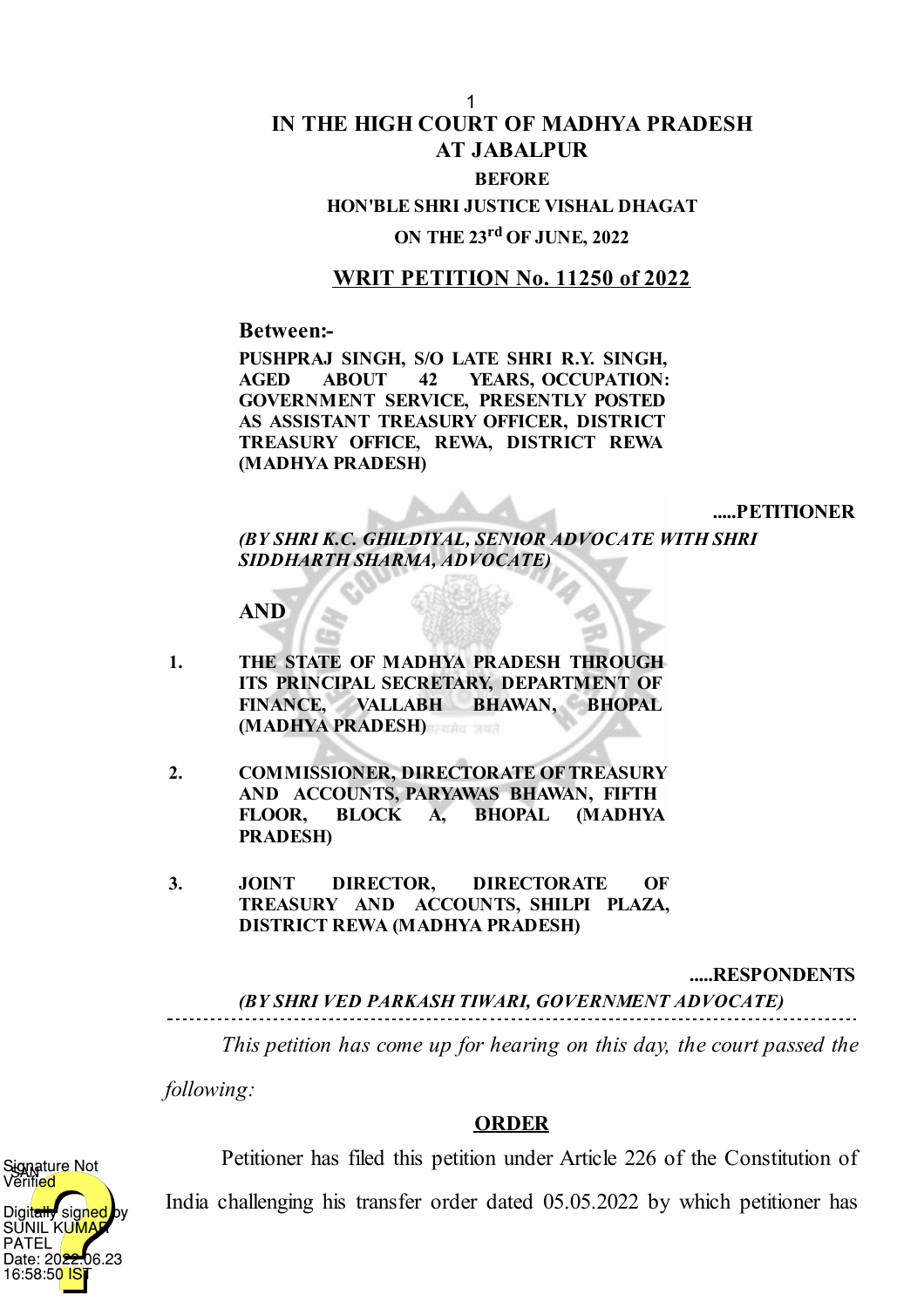been posted as Assistant Internal Audit Inspection Officer in Office of Divisional Joint Director, Audit Cell, Jabalpur.

Learned Senior Counsel appearing for petitioner submitted that Collector Rewa has made recommendation for cancelling the transfer order. Recommendation was made on the ground that there are four posts of Assistant Treasury Officer and after transfer of petitioner two post will remain vacant and this will affect the working of Treasury. Petitioner has also filed a representation before respondent No.1 for cancellation of his transfer. Learned senior counsel for petitioner made a limited prayer that respondent No.1 be directed to consider and decide his representation against transfer order within some reasonable time.

Government Advocate appearing for State does not oppose the aforesaid prayer.

In view of aforesaid facts and circumstances of the case, writ petition is disposed off with direction to respondent No.1 to consider and decide the representation of petitioner by passing a reasonable and speaking order within period of 30 days from the date of receipt of certified copy of the order passed today.

Meanwhile, petitioner be permitted to continue as Assistant Treasury Officer at Rewa.

No opinion is expressed on the merits of the case.

With the aforesaid direction, writ petition is **disposed off.**

Certified copy as per rules.